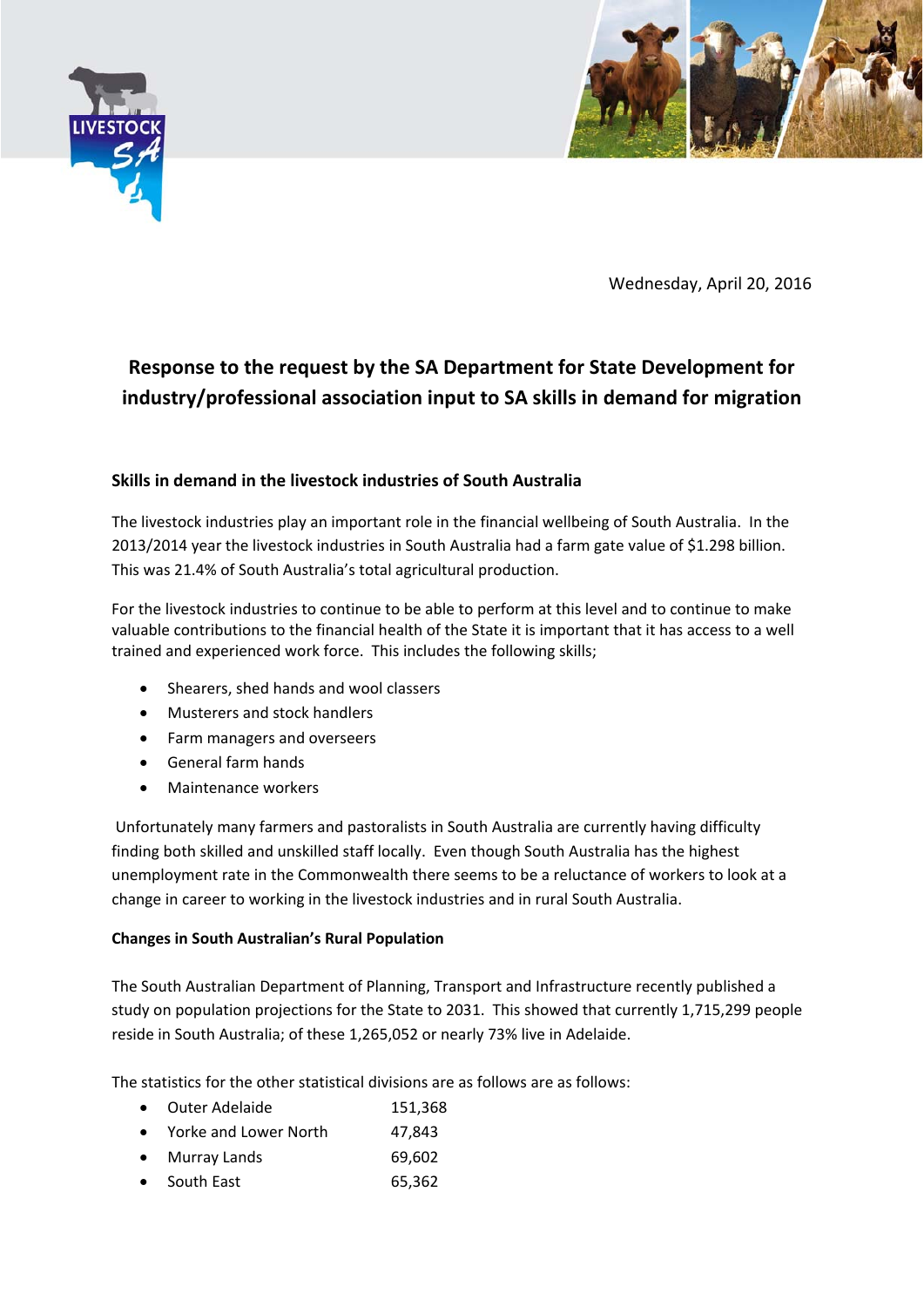



| $\bullet$ Eyre | 35,429 |
|----------------|--------|
| • Northern     | 80,643 |

The predictions for 2031 are that the population of South Australia will rise to 1,936,812 and Adelaide will have 1,438,477 residents. This will be 74% of the State population in 2031. The predicted populations for the other statistical divisions are as follows:

|           | <b>Outer Adelaide</b> | 189,606 | 25% increase  |
|-----------|-----------------------|---------|---------------|
| $\bullet$ | Yorke and Lower North | 51,403  | 7.5% increase |
| $\bullet$ | Murray Lands          | 71,401  | 3% increase   |
|           | South East            | 66,472  | 2% increase   |
|           | Evre                  | 36,771  | 4% increase   |
|           | Northern              | 82,682  | 2.5% increase |

Though a small increase in rural populations is predicted, much of that increase will occur in large towns/cities in each statistical division. In Yorke and Lower North the most growth will occur in the Copper Coast District Council, in the Murray Lands it will occur in Murray Bridge, in the South East at Mount Gambier, in Eyre it will be at Port Lincoln and Lower Eyre Peninsula, and in the Northern area at Port Augusta and Whyalla (though revised projections may now question any expansion at Whyalla).

## **Two critical issues facing the supply of skilled farm workers in South Australia**

In 1981 the average of farmers and farm workers in South Australia was 44 years of age; in 2011 this had risen to 53 years. The trend is moving upwards with more and more farmers and their employees being actively engaged in farming well past 70 years old of age. Unfortunately as we age we may lose our dynamism and interest in changing farming systems. Over time the younger generation becomes unhappy with the situation and move on.

In the last 40 years the "sponge effect" has been in play in South Australia. The process of large centres sucking the population away from smaller centres has been rife. As smaller centres lose facilities and services the town dies. Firstly goes the bank, then the hotel, then the school and then the general store. Eventually the town exists of a few derelict buildings and a handful of residents.

When the movement of the population from a smaller centre to a larger centre takes place the pool of potential employees reduces substantially. Likely employees are attracted to the better lifestyle offered by the bigger centres and so the spiral gathers momentum.

Over time many farm employees leave their farm employment to follow friends and family whom had earlier moved on. Thus we have a situation that creates a serious vacuum in the supply of likely farm workers.